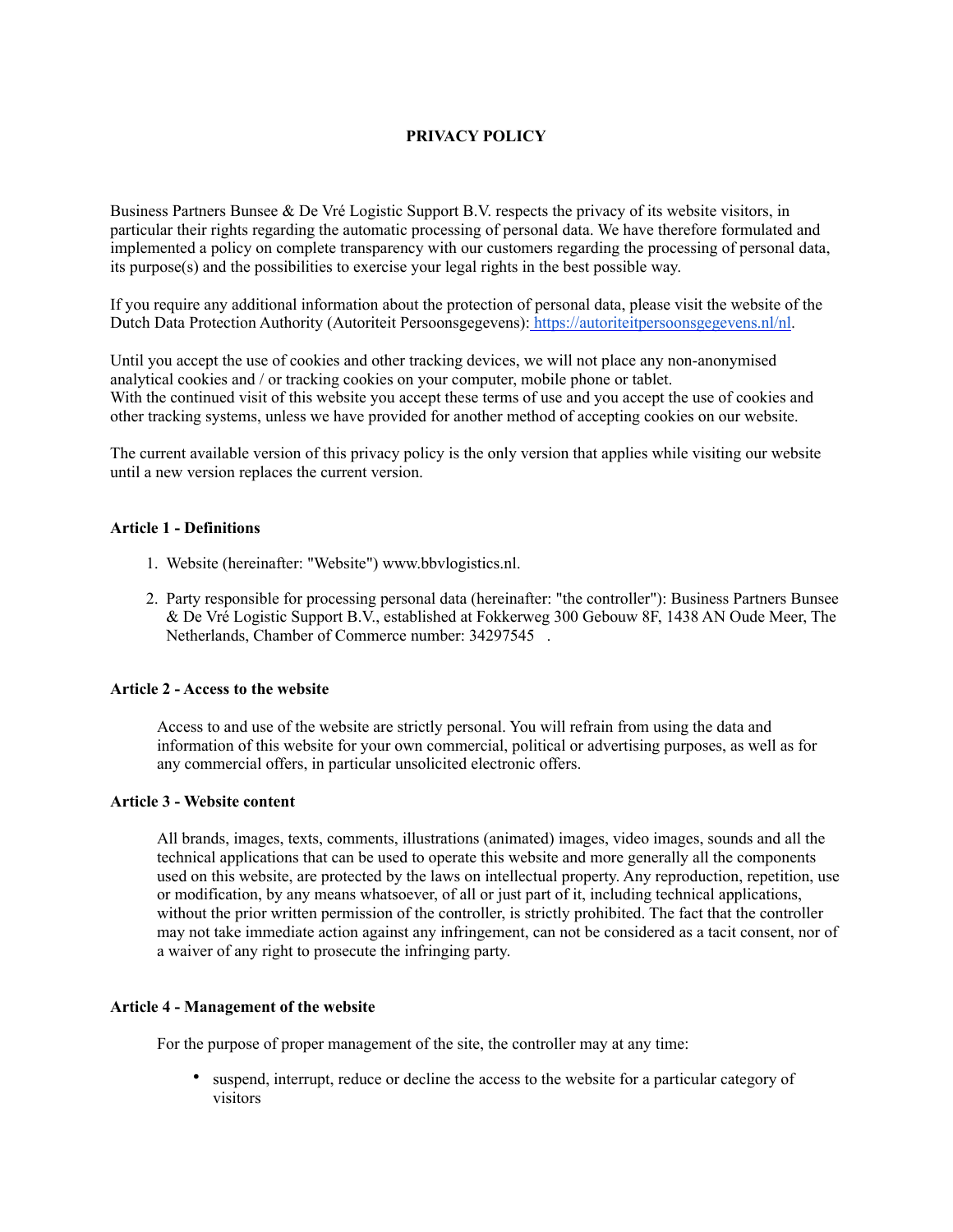- delete all information that may disrupt the functioning of the website or conflicts with national or international laws or is contrary to internet etiquette
- make the website temporarily unavailable in order to perform updates

# **Article 5 - Responsibilities**

- 1. The controller is not liable for any failure, disturbances, difficulties or interruptions in the functioning of the website, causing the (temporary) inaccessibility of the website or of any of its functionalities. You, yourself, are responsible for the way you seek connection to our website. You need to take all appropriate steps to protect your equipment and data against hazards such as virus attacks on the Internet. Furthermore, you are responsible for which websites you visit and what information you seek.
- 2. The controller is not liable for any legal proceedings taken against you:
	- because of the use of the website or services accessible via the Internet
	- for violating the terms of this privacy policy
- 3. The controller is not liable for any damages that incur to you or third parties or your equipment, as a result of your connection to or use of the website and you will refrain from any subsequent (legal) action against the controller.
- 4. If the controller is involved in a dispute because of your (ab)use of this website, he is entitled to (re)claim all subsequent damages from you.

# **Article 6 - Collection of data**

- 1. Your personal data will be collected by Business Partners Bunsee & De Vré Logistic Support B.V. and (an) external processor(s) .
- 2. Personal data means any information relating to an identified or identifiable natural person ('data subject').
- 3. An identifiable natural person is one who can be identified, directly or indirectly, in particular by reference to an identifier such as a name, an identification number, location data, an online identifier or to one or more factors specific to the physical, physiological, genetic, mental, economic, cultural or social identity of that natural person.
- 4. The personal data that are collected on the website are used mainly by the collector in order to maintain a (commercial) relationship with you and if applicable in order to process your orders. They are recorded in an (electronic) register.

# **Article 7 - Your rights regarding information**

- 1. Pursuant to Article 13 paragraph 2 sub b GDPR each data subject has the right to information on and access to, and rectification, erasure and restriction of processing of his personal data, as well as the right to object to the processing and the right to data portability.
- 2. You can exercise these rights by contacting us at info@bbvlogistics.nl.
- 3. Each request must be accompanied by a copy of a valid ID, on which you put your signature and state the address where we can contact you.
- 4. Within one month of the submitted request, you will receive an answer from us.
- 5. Depending on the complexity and the number of the requests this period may be extended to two months.

# **Article 8 - Legal obligations**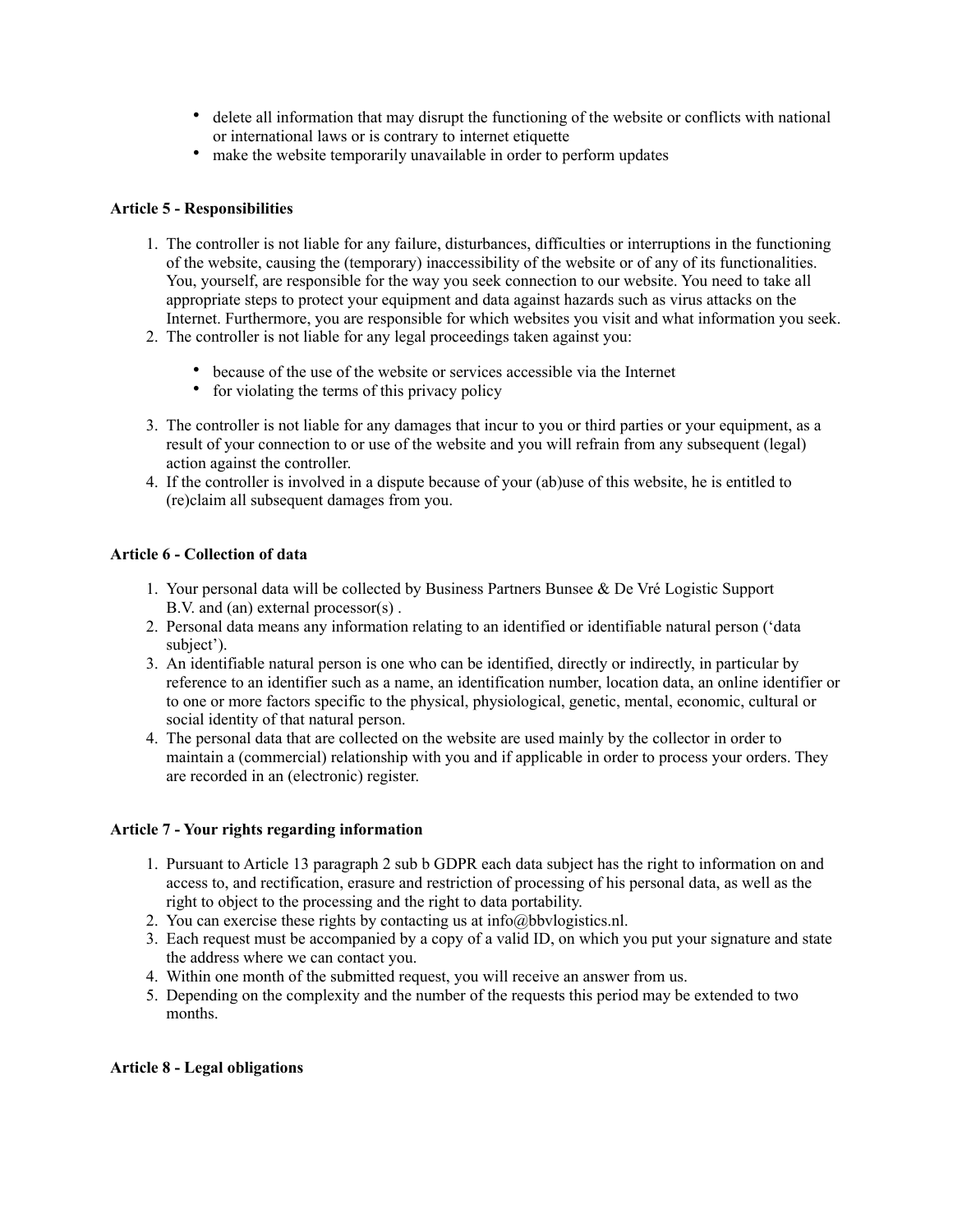- 1. In case of infringement of any law or regulation, of which a visitor is suspected and for which the authorities require the personal data collected by the collector, they will be provided to them after an explicit and reasoned request of those authorities, after which these personal data do not fall anymore under the protection of the provisions of this Privacy policy.
- 2. If any information is necessary in order to obtain access to certain features of the website, the controller will indicate the mandatory nature of this information when requesting these data.

## **Article 9 - Collected data and commercial offers**

- 1. You may receive commercial offers from the collector. If you do not wish to receive them (anymore), please send us an email to the following address: info@bbvlogistics.nl.
- 2. Your personal data will not be used by our partners for commercial purposes.
- 3. If you encounter any personal data from other data subjects while visiting our website, you are to refrain from collection, any unauthorized use or any other act that constitutes an infringement of the privacy of the data subject(s) in question. The collector is not responsible in these circumstances.

#### **Article 10 - Data retention**

The collected data are used and retained for the duration determined by law.

### **Article 11 - Cookies**

- 1. A cookie is a small text file placed on the hard drive of your electronic device upon visiting our website. A cookie contains data so you can be recognized as a visitor when you are visiting our website. It enables us to adjust to your needs and it facilitates you to log in on our website. When you visit our website, we inform you about the use of cookies. By continuing to use our website you accept its use, unless we ask permission by other means. Your consent is valid for a period of thirteen months.
- 2. We use the following types of cookies on our website:
	- Functional cookies: like session and login cookies to collect session and login information.

- Anonymised Analytic cookies: to obtain information regarding the visits to our website, like numbers of visitors, popular pages and topics. In this way we can adjust our communication and information to the needs of our visitors. We can not see who visits our sites or from which personal device the visit has taken place.

3. Specifically, we use the following cookies on our website:

No other cookies

- 4. When you visit our website, cookies from the controller and / or third parties may be installed on your equipment.
- 5. For more information about using, managing and deleting cookies for each electronic device, we invite you to consult the following link: [https://autoriteitpersoonsgegevens.nl/nl/onderwerpen/internet](https://autoriteitpersoonsgegevens.nl/nl/onderwerpen/internet-telefoon-tv-en-post/cookies#faq)[telefoon-tv-en-post / cookies # faq](https://autoriteitpersoonsgegevens.nl/nl/onderwerpen/internet-telefoon-tv-en-post/cookies#faq)

#### **Article 12 - Imagery and products offered**

You cannot derive any rights from the imagery that accompanies any offered product on our website.